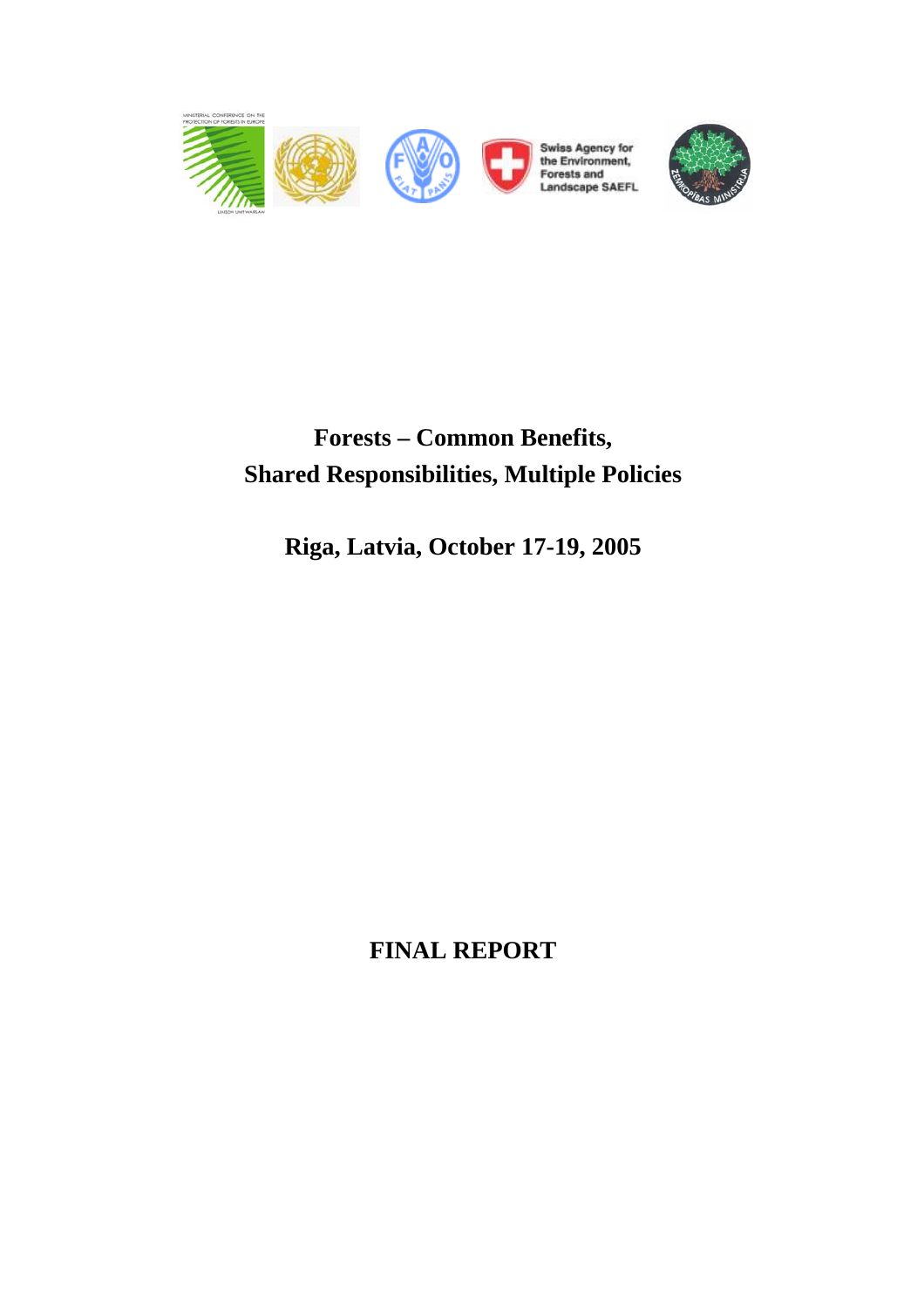### **Table of contents**

|           | Major political developments outside and within the forest sector that have led to the |
|-----------|----------------------------------------------------------------------------------------|
|           | Cross-sectoral issues, challenges and next steps identified by the working groups7     |
| 1.        |                                                                                        |
| 2.        |                                                                                        |
| <b>3.</b> |                                                                                        |
| 4.        |                                                                                        |
| 5.        |                                                                                        |
|           |                                                                                        |
|           |                                                                                        |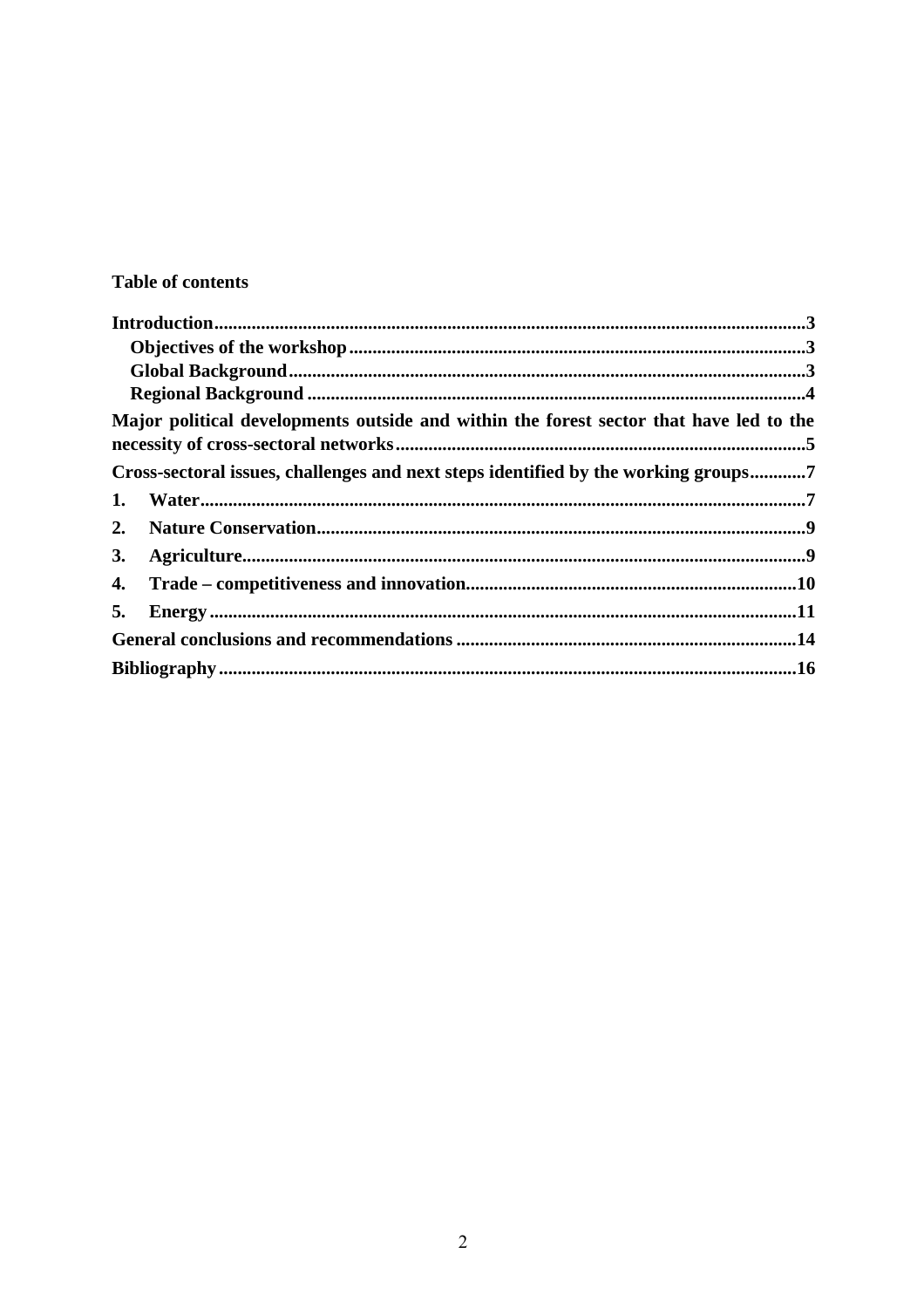### **Introduction**

At the last Ministerial Conference on the Protection of Forests in Europe (Vienna, 2003), the ministers responsible for forests recognized the mutual inter-dependencies between forest sector policy and other sectoral policies. The MCPFE workshop on cross-sectoral cooperation was held in response to the Vienna Resolution 1:" Strengthen Synergies for Sustainable Forest Management in Europe through Cross-sectoral Co-operation and National Forest Programmes". The workshop *Forests – Common Benefits, Shared Responsibilities, Multiple Policies* (Riga, Latvia, October 17-19, 2005) was organized in cooperation with UNECE/FAO as well as the Governments of Switzerland and Latvia. The meeting aimed to tackle the complex cross-sectoral issues at the policy level. It intended to show why Sustainable Forest Management (SFM) has to be linked with activities in many new policy areas and to discuss the role of the forest sector in other sectors and vice versa.

#### **Objectives of the workshop**

- $\checkmark$  Improve understanding of major political developments as well as changes outside and within the forest sector that have led to the necessity of cross-sectoral networks,
- $\checkmark$  Enhance understanding of how policies and strategies, developed in other sectors, influence the forest sector and vice versa,
- $\checkmark$  Analyse selected cross-sectoral issues, actors and interactions, especially concerning the forest sector and policies for energy, water, nature conservation, trade & globalization, agriculture & rural development,
- $\checkmark$  Identify ways of coordination, cooperation or integration for each selected policy sector,
- $\checkmark$  Explore examples of cross-sectoral networks, processes and partnerships.

#### **Global Background**

In the recent years, the necessity to enhance cross-sectoral co-operation in sustainable forest management (SFM) has been addressed at most if not at all international forest and forestrelated policy forums. Consequently, the term "cross-sectoral co-operation" has become ubiquitous in policy documents, related to forestry, environment and sustainable development. The Intergovernmental Panel on Forests (IPF) and Intergovernmental Forum on Forests (IFF) called upon Governments for better integration and facilitation of cross-sectoral policies, reforms, planning and programmes for  $SFM<sup>1</sup>$ . Enhancing policy coordination and fostering cross-sectoral cooperation on forests is one of the principle functions of United Nation Forum on Forests  $(UNFF)^2$ . Also, at the global level, relevant sectoral and crosssectoral plans, programmes, and policies are to integrate the biodiversity concerns following strategic objectives of the CBD Decision  $VI/26<sup>3</sup>$ . The cross-sectoral linkages in forestry have

 $\overline{a}$ 

<sup>&</sup>lt;sup>1</sup> United Nations Commission for Sustainable Development, E/CN.17/IPF/1997/5

<sup>2</sup> ECOSOC E/2000/35

<sup>&</sup>lt;sup>3</sup> CBD Decision VI/26: Strategic Plan for the Convention on the Biological Diversity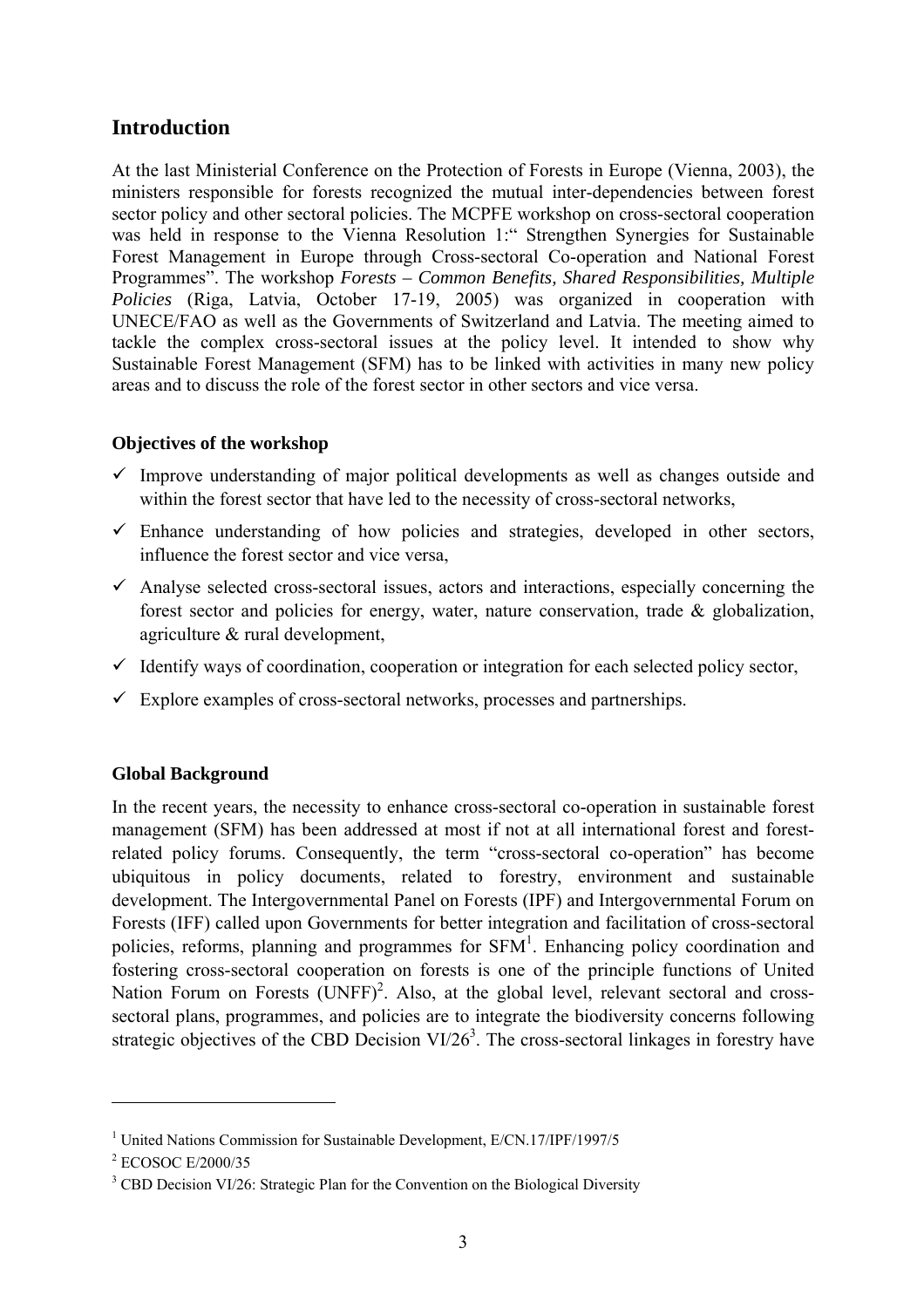also become an integral area of work for FAO, publishing papers<sup>4</sup> and convening workshops<sup>5</sup> on this subject. Furthermore, the World Summit on Sustainable Development (WSSD, 2002) encouraged countries to strengthen their political commitment to SFM by including the links among the forestry and other sectors.

#### **Regional Background**

 $\overline{a}$ 

The need for dialogue among the forest sector and society as well as other sectors was addressed for the first time by the MCPFE at the Ministerial Conference, held in Lisbon (1998). The necessity of synergies and coherences of forest policies and programmes were addressed in the resolution L1. Subsequently, the cross-sectoral issues were given significant attention at the following  $(4<sup>th</sup>)$  Ministerial Conference in Vienna (2003). By endorsing the Resolution V1, the signatory states committed themselves to work towards an improved understanding of cross-sectoral issues at the pan-European level, identify key issues, actors and interaction to be considered in the regional context and to enhance co-operation and dialogue as well as to seek solutions proactively. At the same time Resolution V1, endorsed the concept of national forest programmes (nfps). The nfps are seen as possible tools for identifying and addressing key cross-sectoral issues. Consequently, one of the thematic sessions at the MCPFE workshop on nfps (22-24 November 2004, Gdansk, Poland) was dedicated to mechanisms for cross-sectoral co-ordination. The participants concluded that there are difficulties with engaging the representatives of the other sectors in the nfp processes. It was agreed that this was due to the lack of interest and widespread knowledge of opportunities among stakeholders.

The EU also pays significant attention to the integration of policies. The concept of the Environmental Policy Integration (EPI), promoted by the European Environmental Agency concerns environmental issues in the development and implementation of non-environmental policies. Documents such as the European Community Amsterdam Treaty (Article 6) or the Cardiff Environmental Process promote sectoral integration strategies and link the integration of environmental policies with sustainable development. Unfortunately, because of its limited visibility, the forest sector has not been mentioned in any of these documents.

Nevertheless, in the report on the implementation of the EU Forest Strategy for the European Union, the EC proposes to review the existing Community means and practices to facilitate co-ordination of communication and co-operation between different policy sectors, which influence forestry.

<sup>&</sup>lt;sup>4</sup> FAO Forestry Paper 142, Cross-sectoral policy impacts between forestry and other sectors,

<sup>5</sup> Anglophone Africa Workshop on Cross-Sectoral Policy Planning in Forestry ICRAF, Nairobi, 22-24 June 2005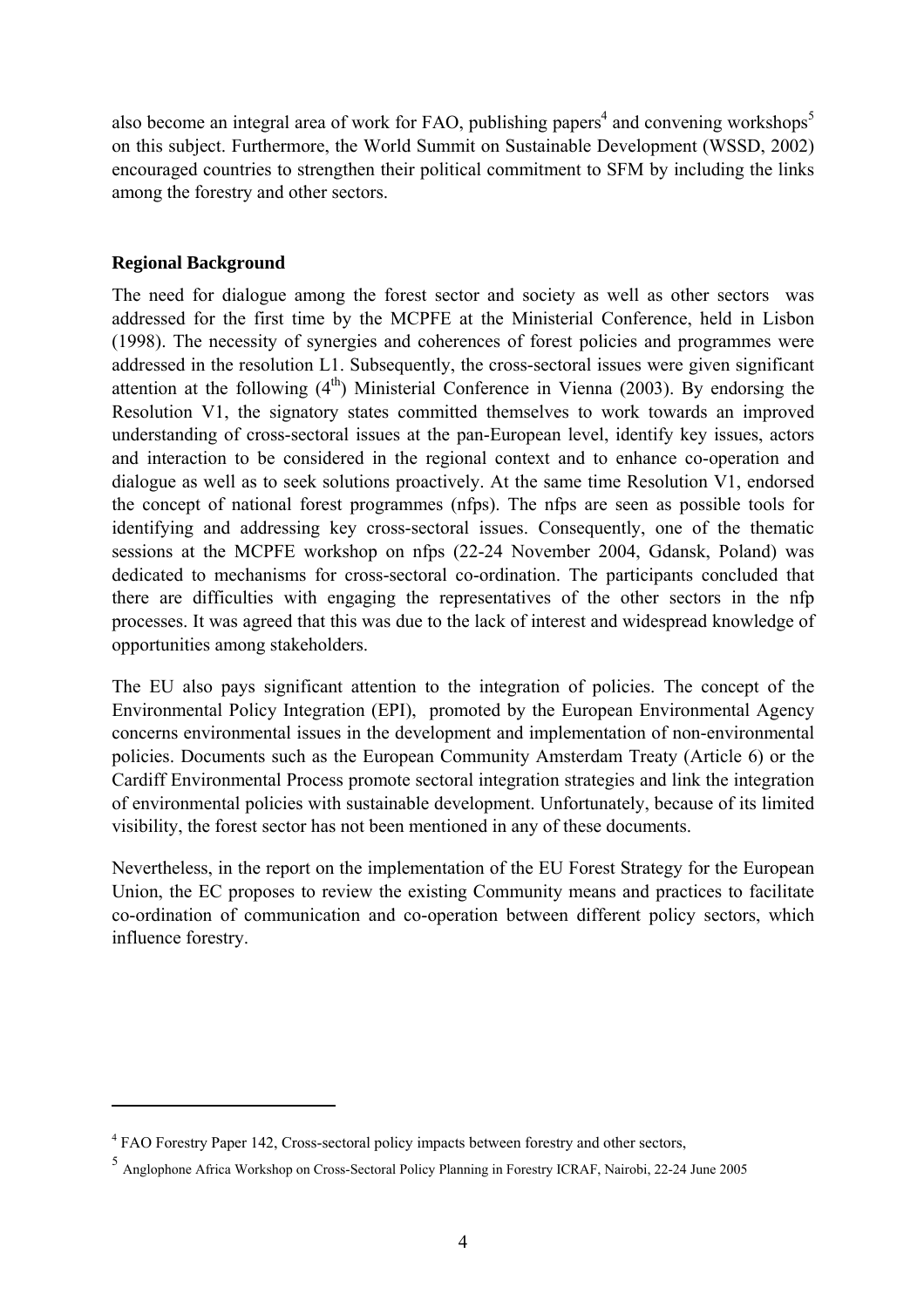# **Major political developments outside and within the forest sector that have led to the necessity of cross-sectoral networks**

In order to set the stage and to serve as a background for the discussions in the working groups, the following presentations were given during the plenary session<sup>6</sup>:

- Major developments and changes leading to the necessity of cross-sectoral networks in SFM, *Carsten Thoroe, Institute for Economics Federal Research Centre for Forestry, Hamburg, Germany*
- EFSOS and the importance of the cross-sectoral dimension *Kit Prins, UNECE Timber Branch, Geneva*
- Forestry, cross-sectoral issues and globalization: Managing and adapting to change in a borderless world, *C.T.S. Nair, FAO Forestry Department*
- Globalization and the Forest Sector *Sten Nilsson, Institute for Applied Systems Analysis (IIASA)*

These presentations may be very briefly summarised as follows:

Although forestry is highly interlinked with natural and social surroundings, forest policy has so far been developed mainly sectorally. Social agreement with the forestry-centered multifunctional concept in central Europe has decreased in the last decades. Public perception of forestry and forest policy has been dominated by negative messages during the last decades which have led toward trends of protecting forests and regulating silviculture rather then utilizing forest products. Although the necessity of cross-sectoral cooperation is seen, there is still lack of experience at the national and international levels. On the other hand, such cooperation is working well at regional and local levels.

All important developments affecting European forests have resulted from mega trends outside the forest. Furthermore, the major policy issues have increasingly become crosssectoral. The forest sector should be aware of these mega trends, formulate its policy accordingly, and communicate its perspectives to larger policy making entities. It may be desirable, but is certainly challenging to seek to define a single "message" from the forest sector.

The impact of globalization on forestry is more and more visible. Institutional changes are required in order to make the forest sector competitive. In the process of adaptation it is important to minimize formal structures and to maintain informal networks. The key issues in improving the cross-sectoral cooperation are: reduction of transaction costs, ad hoc networks

 $\overline{a}$ 

 $<sup>6</sup>$  Full text of presentations and other information are available at the MCPFE website:</sup> www.mcpfe.org/me/m5/rw/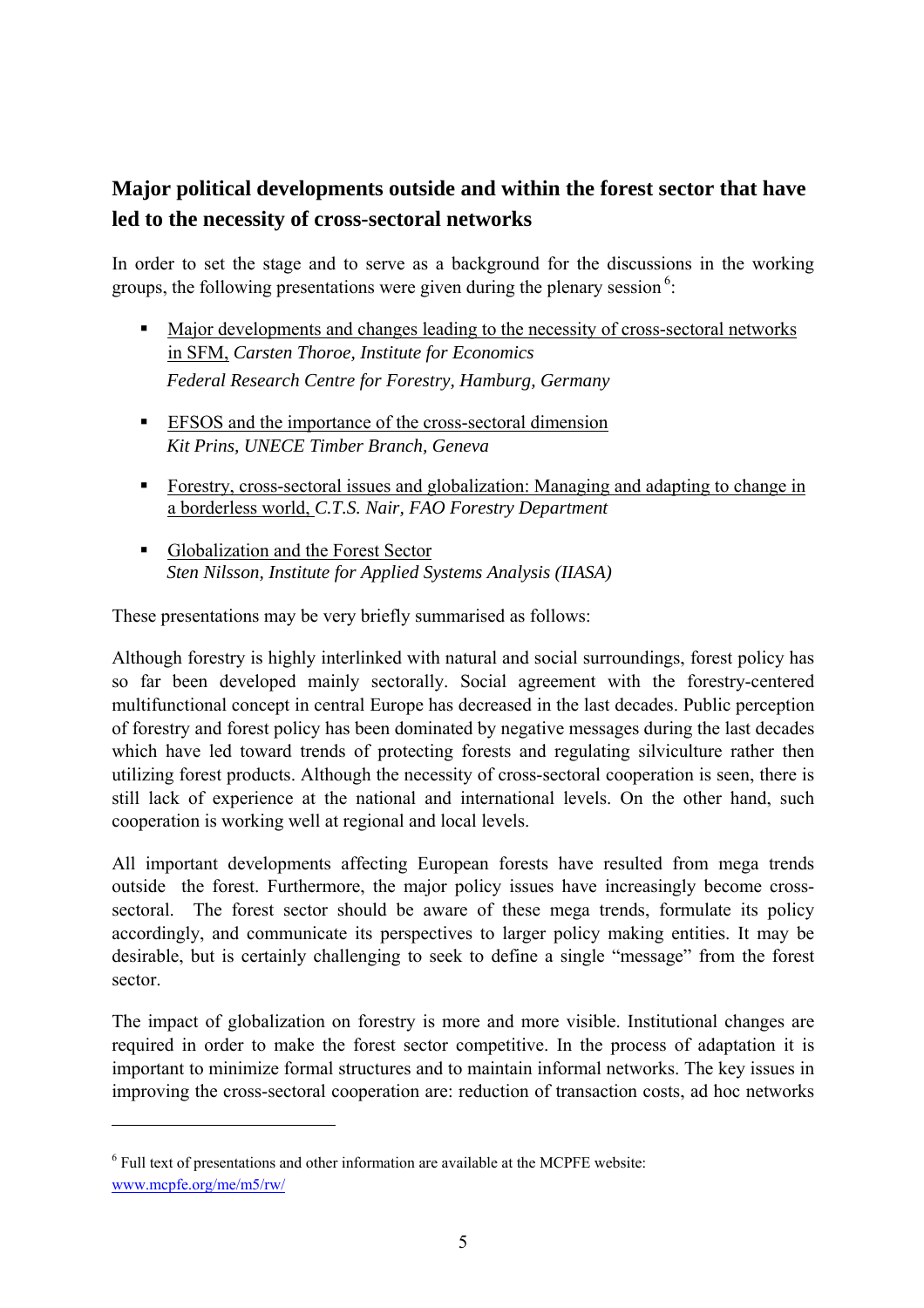and information. The changes that take place outside the forest sector will be continuing and often will come from unexpected directions. The ability of the forest sector to influence the changes will remain very limited.

Globalization induces cultural, social and political consequences, being driven by technological (communication and transport) and economical changes (liberalization of trade and foreign investment). For the forest sector globalization means relocation of traditional production from the north to emerging economies in the Southern hemisphere. Globalization requires innovations and strong networking with new technologies, as well as a new mode of policy making that includes strongly forward looking attitudes, which take global developments into account. Most likely a new brand of policy makers is required to deal with issues brought up by globalization.

Representatives from other sectors were invited to demonstrate the linkages of the their sectors with the forest sector, the sectoral interactions as well as possible ways to improve cooperation.

- Energy Policy Interactions with the Forest Sector *Jean-Christophe Fueeg, Vice-Chair, UNECE Committee on Sustainable Energy*
- Trade issues relevant to the forest sector *Sten Nilsson, Institute for Applied Systems Analysis (IIASA)*
- Forests nurture water *Sibylle Vermont, Vice-Chair, Bureau of the UNECE Convention on the Protection and Use of Transboundary Watercourses and International Lakes; Chair of its Integrated Water Resources Management Working Group*
- Forests  $&$  rural development/agriculture strategies *David Baldock, Institute of European Environmental Policy (IEEP)*
- Forest and Environment/Nature Conservation *Tamas Marghescu, The International Union for the Conservation of Nature and Natural Resources (IUCN)*

Following presentations illustrated examples of cross-sectoral cooperation:

- Forest Academy Communication concept for dialogue between forest  $\&$  society *Eeva Hellström, Finnish Forest Association*
- Inter-sectoral coordination in European forest governance *Evelien Verbij, Waheningen University*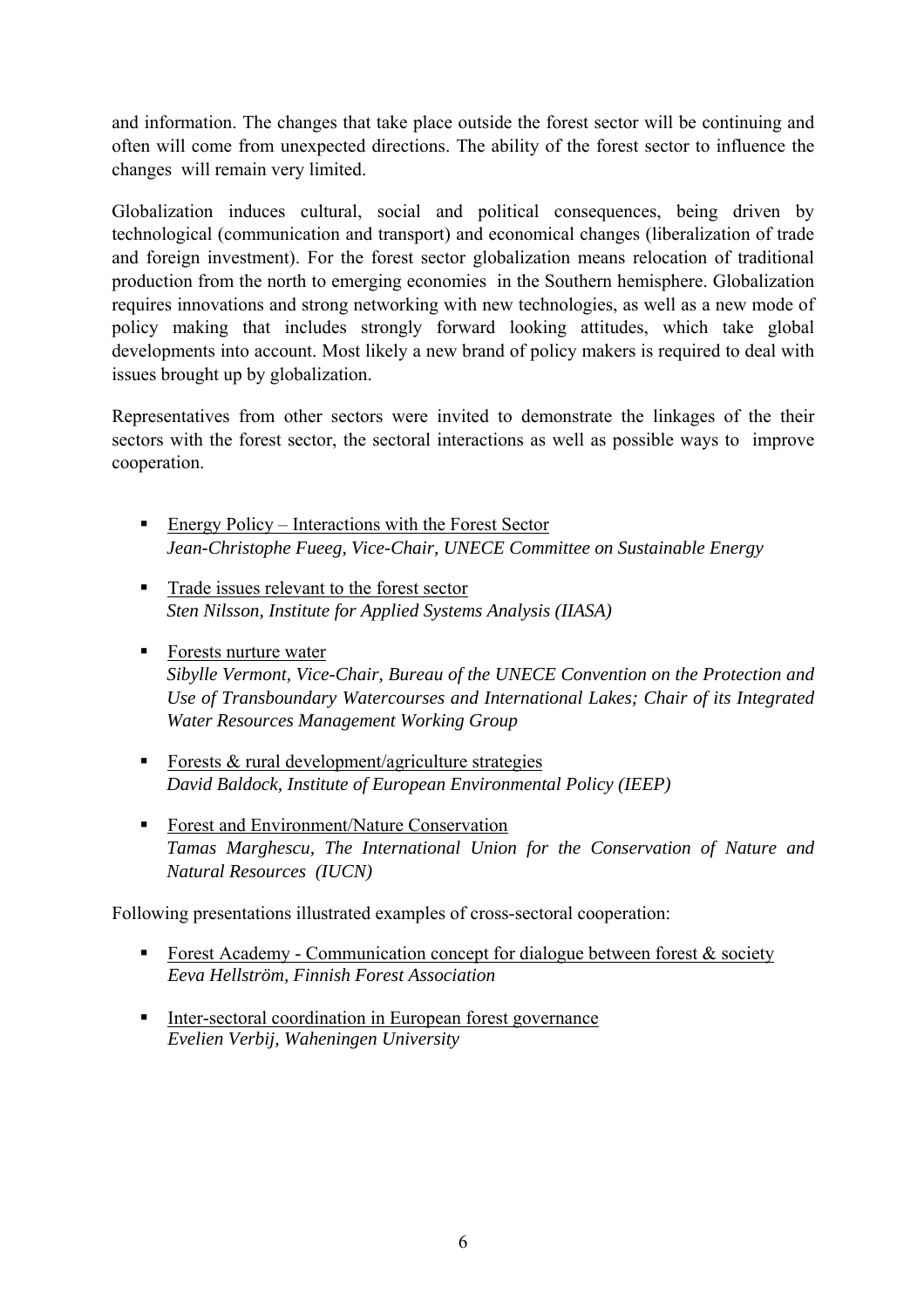# **Cross-sectoral issues, challenges and next steps identified by the working groups**

Based on the presentations the working groups were asked to reflect upon and report on cross-sectoral issues, as well as actors and interactions in their country/region. The working groups identified cross-sectoral issues within all the listed sectors (water, nature conservation, agriculture, trade, energy). Additionally, the participants recognized other sectors and issues that were interlinked with forests (health, recreation, cultural dimensions, landscape, rural development, transport, spatial development). The participants worked in five thematic working groups on the following topics:

- 1. Water
- 2. Nature conservation
- 3. Agriculture
- 4. Trade
- 5. Energy

The working groups also focused on exploring examples of networks, processes and partnerships for cross-sectoral cooperation. Furthermore the participants were requested to develop next steps and follow up actions at the regional and national levels.

#### **1. Water**

The group agreed that an integrated approach and mutual awareness and recognition among the water and forest authorities is still missing, although forests constitute natural infrastructure for water supply and protection against hazards. The lack of cooperation and coordination often results in problems when working on specific water and forest related issues (e.g. floods). Payments for ecosystem services (PES) constitute an important area of work with lots of potential and of common interests for both sectors (forest and water). There is a necessity for research on interactions between forest and water in the context of floods, hydrological impacts of afforestation on water balance in watersheds as well as on mechanisms of PES and the relationship between forests and human well being. When discussing the mutual relationship between forests and water the participants recalled the EU Water Framework Directive as a comprehensive system addressing water policies.

Next steps to consider:

Regional level:

- − Enhance the communication between the forest and water sectors at the pan-European and national levels
- − Disseminate the results of the seminar through the channels of the MCPFE and **UNECE**
- − Forest & Water an issue to be addressed at the 5th MCPFE in Warsaw
- − Formalize the partnership between the MCPFE and the UNECE Convention on the Protection and Use of Transboundary Watercourses and International Lakes (thereafter as ".Water Convention")
- − Establish/develop a database for payments for ecosystem services (utilization of the existing websites for data, contact lists, exchange of information)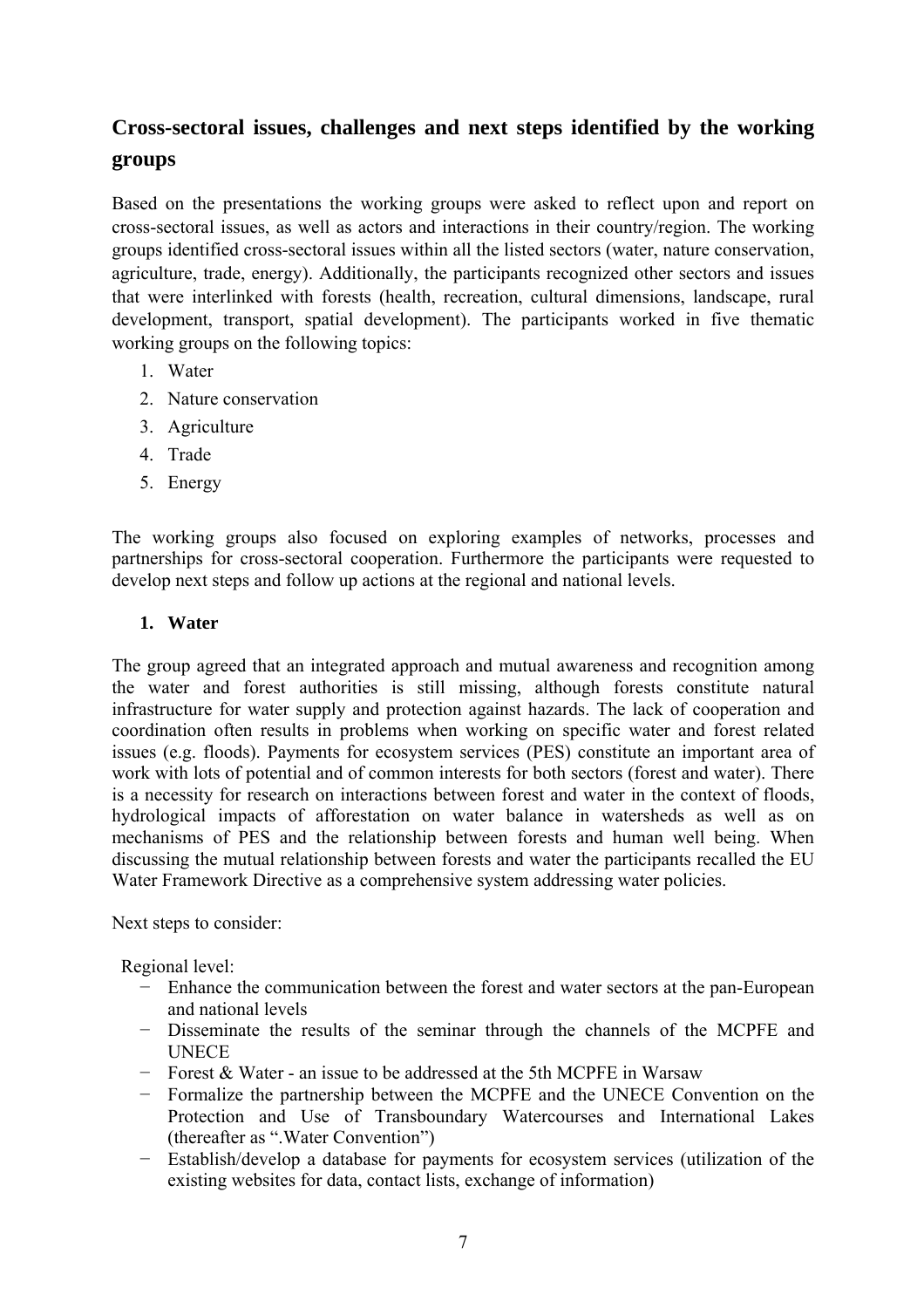- − Encourage the participation of the forest sector in preparation of the Code of Conduct on ecosystems and payments for ecosystem services in water management
- − Take advantage and use existing schemes and measures (e.g. Life programmes)

National level:

- − Establish links between National Forest Programmes (NFP's) and Integrated Water Resources Management (IWRM) as well as National Environment and Health Action Plans (NEHAPs).
- − Establish a dialogue and strengthen synergies between the water and forest sectors (institutional set up)
- − Formulate and implement pilot projects on forest / water
- − Implement the EU Water Framework Directive
- − Assess joint capacities
- − Promote forest certification
- − Raise awareness through publications (for both adults and children), adequate school programmes, articles in professional general press
- − Include payments for ecosystem services into forest or other relevant laws
- − Present and disseminate good examples of cooperation and success stories
- − Conduct research in relation to interactions between forest and water, in the context of floods, hydrological impacts of afforestation on water balance in watersheds
- − Establish mechanisms for payments for ecosystem services and relationship between forests and well being

Most of the above actions could be implemented with the existing means. However, it is important to change general habits of work and ways of thinking. The capacity building is still an important issue. There is also a need for awareness raising among decision makers as well as the improvement of the information flow between and within the sectors.

| <b>Forest sector</b>             |                                                                                                                                                  | <b>Other</b>                                                                     |                                                                                                                                                          |
|----------------------------------|--------------------------------------------------------------------------------------------------------------------------------------------------|----------------------------------------------------------------------------------|----------------------------------------------------------------------------------------------------------------------------------------------------------|
| Regional                         | National                                                                                                                                         | Regional                                                                         | National                                                                                                                                                 |
| MCPFE,<br><b>UNECE/FAO</b><br>EU | Forest owners, NGOs, General Public,<br>Sectoral Conferences, media, schools,<br>research institutions, beneficiaries, forest<br>administrations | <b>PEBLDS</b><br><b>RAMSAR</b><br><b>ECE Water</b><br>Convention<br><b>IIASA</b> | Basin authorities<br>Private sector,<br>including<br>water suppliers<br>beneficiaries<br><b>NGOs</b><br>Media<br>Relevant<br>Ministries,<br>institutions |

Relevant actors and institutions with respect to the water/forest interface: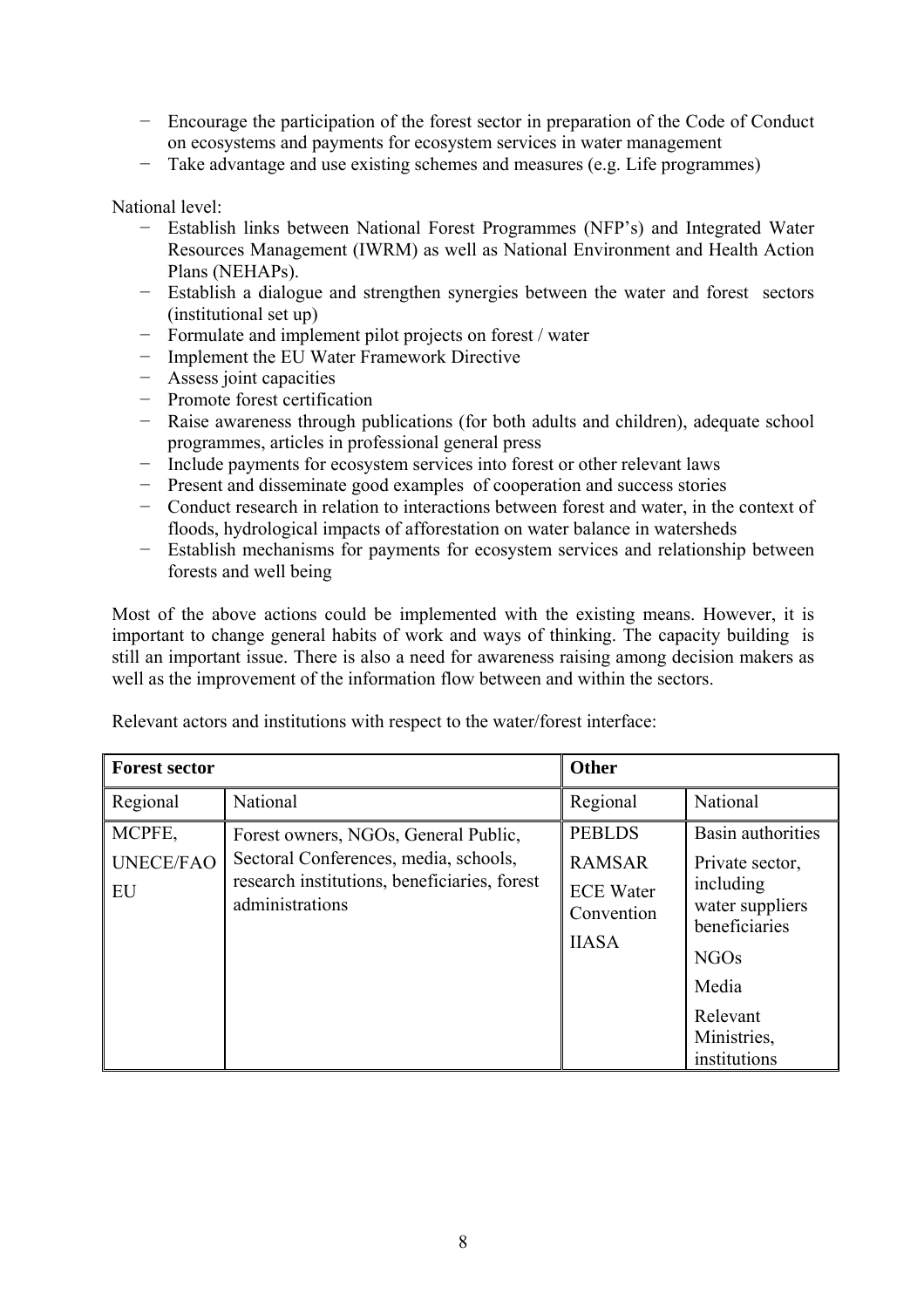#### **2. Nature Conservation**

The participants agreed that it was necessary to sell legitimate forest conservation and management to society (forest owners, government, general public) as a means to get proper financing support. A clear message on what the forest management means is needed. The forest/forestry profession needs to make a "joint statement" (unified) of what it stands for. This message could help to prepare the electorate for lobbying and to obtain financial recourses. The participatory approaches should be used as it is important to build sincerity and trust in society (i.e. Forest Academy, Finland). It is important to convince the national leaders that SFM is and should be seen as part of sustainable development. The forest sector should look for activities where the application of the Ecosystem Approach will help to achieve SFM and forest protection more efficiently.

− Next steps to be considered at national level:

- − Identify charismatic leaders (for ministerial testimony, public speaking), celebrity spokesmen/women (good for general public),
- − Bring forest and nature leadership together (move the message up at the European Union Standing Forestry Committee)
- − Organize specially designed workshops (e.g. Forest Academy Finland)
- − Cooperate with international fora dealing with forests, nature protection i.e. CITES, CBD, RAMSAR, Water Convention, Climate Convention, UNFF (to be considered at regional level)
- − Encourage education programmes at public schools
- − Key funding of meetings regarding forestry/forests
- − Coordinate activities with the relevant ministries of other sectors
- − Capture decision makers' and public attention
- − Link with the national and cultural pride (i.e. Black Forest, Tatra Mountains, Swiss Alps, etc.)

Relevant actors and institutions with respect to the forest/nature conservation /interface:

| <b>Forest sector</b>             | <b>Other</b>                          |
|----------------------------------|---------------------------------------|
| MCPFE, UNFF, Forest departments, | CBD, CITES, RAMSAR, Water Convention, |
|                                  | UNFCCC, PEBLDS, EU, Mass media,       |
|                                  | schools, celebrities, relevant<br>key |
|                                  | stakeholders, respective ministries   |

#### **3. Agriculture**

The participants recognized strong influences of agriculture/rural development policies on the forest sector. Poor coordination with the forest sector has resulted in agriculture policies having adverse effects on forest and forestry. Particularly, the lack of coordination in payments for land as well as in other agricultural subsidies has a strong impact on the boundaries and relations between these two sectors, however, recently a more parallel and equal approach to forest and agriculture policies can be observed. The EU agriculture and rural development programme for 2007, which has been agreed at a EU level, but must now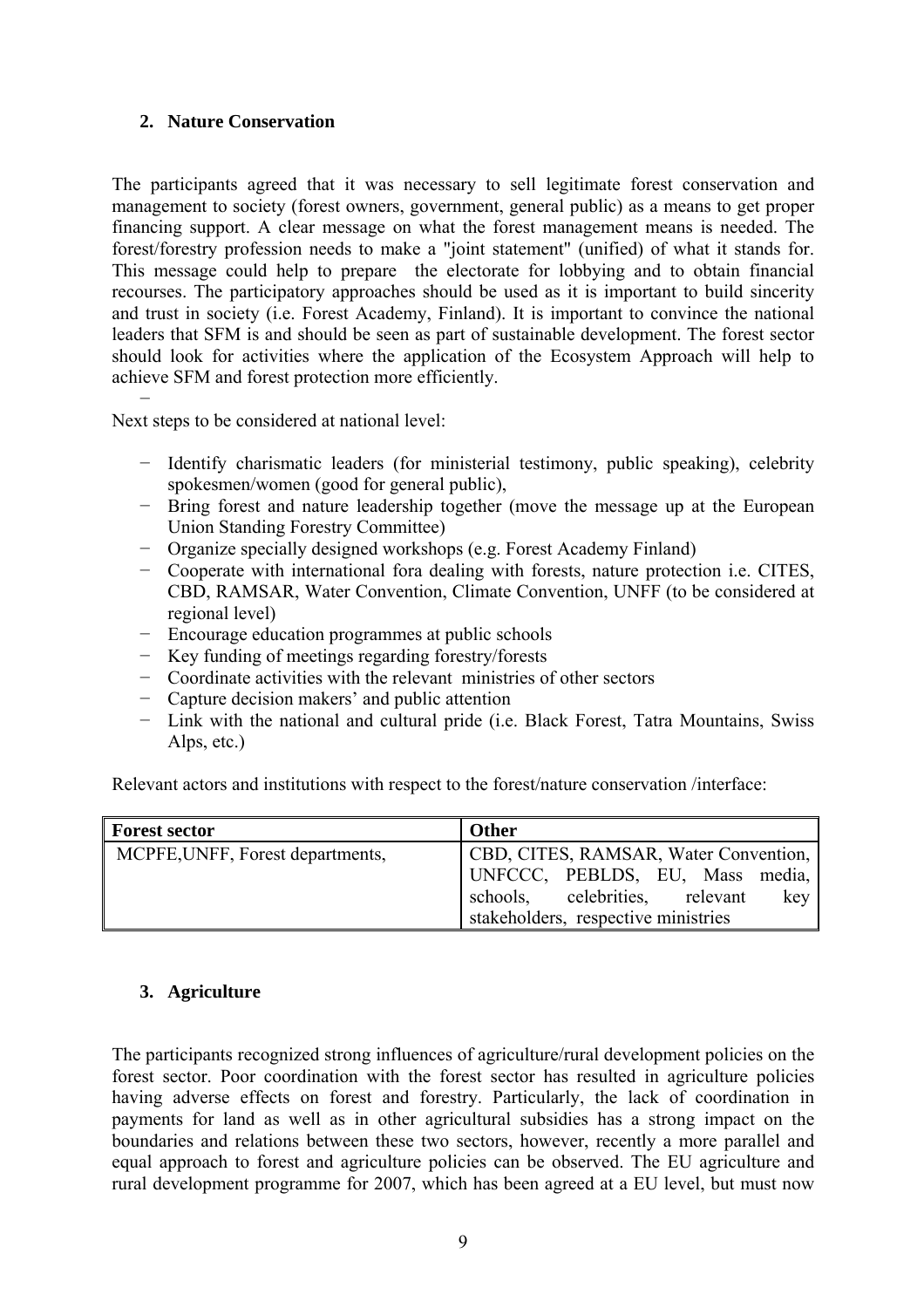be implemented at the national level. There is a clear possibility for member states to assign significant funds to forest activities, provided that the forest sector puts forward credible and attractive proposals.

During the discussions the participants highlighted the conversion of the agricultural land into forests (afforestation).

Next steps to be considered:at national level:

- − Active contribution of the forest sector to allocation of agriculture and rural development funds at the national and European Union levels
- − Development of arguments and capacity by the forest sector to this end

| - Main targets to achieve within the EU (Plan of operation) | by:       |
|-------------------------------------------------------------|-----------|
| - National/regional rural development plans                 | 2006      |
| - Review of progress                                        | 2006      |
| - Review of good agriculture-environmental conditions       | 2007      |
| - Global review of CAP                                      | 2008/2009 |
|                                                             |           |

- − Contact and lobby the decision makers (in both policy sectors) at the national and EU level
- − Appoint agriculture focal points at national level
- − Establish a list of arguments based on forests' contribution to public goods (e.g. maintaining forest area for climate change, nature conservation, balanced cultural landscape, etc.)
- − Improve communication and networking of the forest sector
- − Encourage the participation of the forest sector in the meetings at EU-level (via e.g. officials, NGOs, associations, etc.)

In order to achieve the above there is a strong need for changes in the attitudes and institutions of the forest sector and some shifts of staff, that would include:

- − employment of new type of specialists (e.g. agriculturalist, etc.),
- − sending foresters to other agencies
- − maintaining the professional ethics
- − applying both top down and bottom up approach
- − maintaining long term integrity while becoming more sensitive to change

Relevant actors and institutions with respect to the forest/agriculture interface:

| Forest sector                                | Other                                          |
|----------------------------------------------|------------------------------------------------|
| Forest departments $-$ coalition with forest | Land owners, organic farmers                   |
| owners, timber industry, research            | <b>EC DG Agriculture and Rural Development</b> |
| community, civil society,                    |                                                |

#### **4. Trade – competitiveness and innovation**

The competitiveness and innovation were identified by the participants as two main issues of key relevance when discussing trade in relation to the forest sector. The group expressed clearly that competitiveness with substitute producers was a key challenge for the sector, which is still rather industry (supply) instead of customer (demand) oriented. There is a necessity to change from product to solution oriented thinking. The working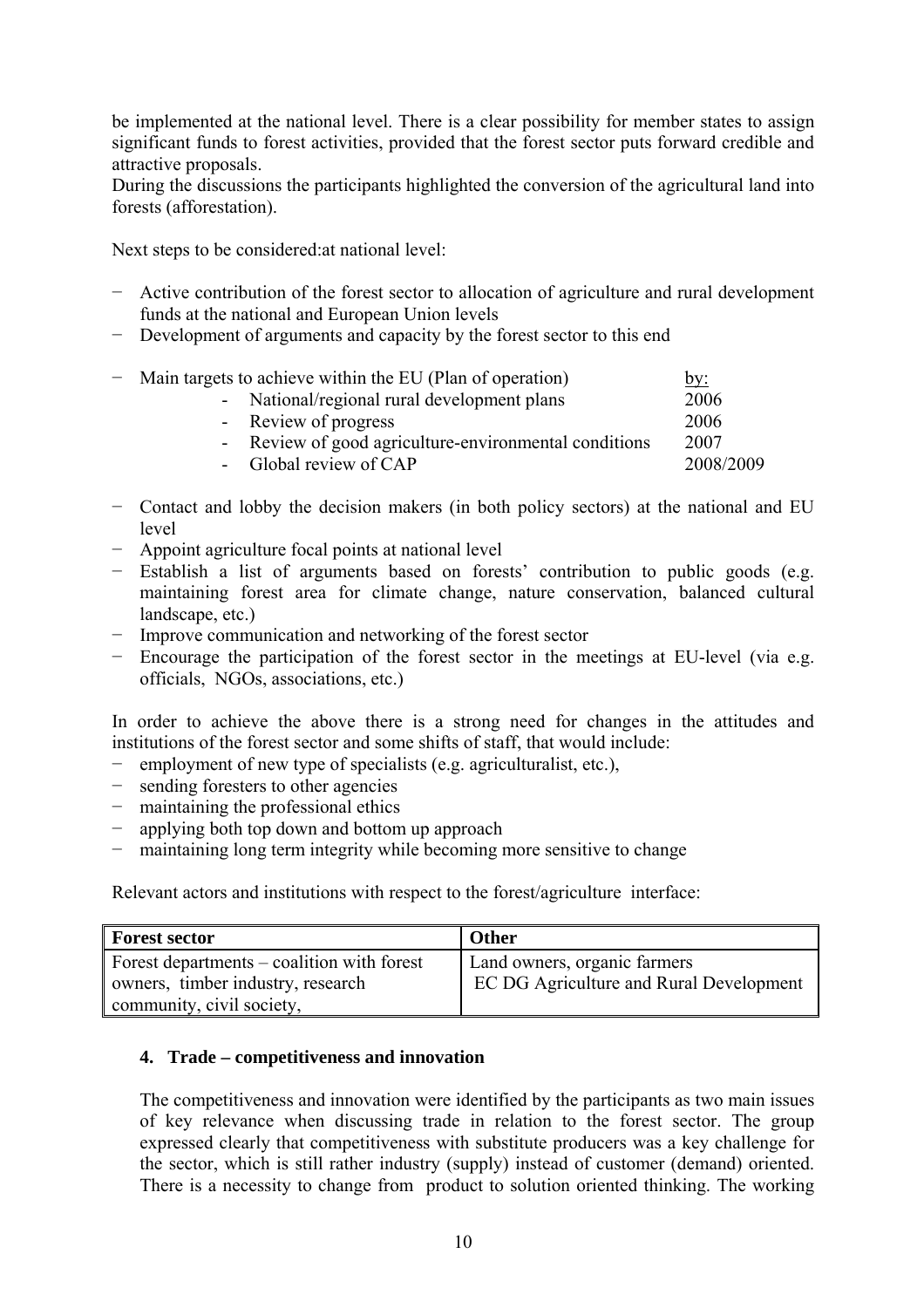group highlighted the fact that emerging economies have an increasingly immense impact on the European producers and on future markets (e.g. furniture industry in China). Global markets and increasingly sophisticated producers, exploiting competitive advantages such as fast growing and cheaper resources in e.g. South America, South East Asia, Russia put the European forest sector under pressure and threatens its longer-term economic viability. Consequently, there is a strong need to innovate, to find new markets or market niches, new products and increase the value added of materials originated from the European forests. Possible new and growing markets mentioned in the discussion were bioenergy and carbon markets. Regarding carbon trade, the participants agreed that, although this market is still relatively immature and underdeveloped, once recognized, it could change and influence the forest sector enormously. Strengthening competitiveness and innovation requires sound innovation policies and strategies and new investments. An important factor is human capacity building to raise awareness and enhance adaptive capacity of forestry, and the active involvement of business and NGOs in activities. Many of these areas have a distinct cross-sectoral dimension. For instance, strategies are best made in a multiple sector scenario and foresight context. Sound decisions made on local and regional levels need integrated instead of un-coordinated sector specific land use planning. It was noted that political will is essential to proceed effectively in most of the issues discussed.

Next steps to be considered:

Regional level:

- − Organize the MCPFE/EFI international seminar on innovations
- − Participate in the EU technology platform and its launch of the Strategic Research Agenda
- − Participate in the newly established COST Action E51 on the integration of innovation into development policies

National level:

- − Elaborate forest sector development strategies to strengthen competitiveness & innovation
- − Launch foresight processes to bring a forward looking component into the debate
- − Open national forest programmes towards a more cross-sectoral dimension and discuss competitiveness and innovation issues

On sub-national level:

- − Establish regional forest forums with a view to identify regional priorities
- − Elaborate integrated land-useplans with a more holistic view

#### **5. Energy**

Insufficient coordination and cooperation between responsible bio-energy actors, stakeholders and drivers in the forest, energy and other sectors was identified by the working group participants as one major issue. For instance, already existing policy instruments (within and outside EU) that promote bio-energy are not well known. In addition, the needs and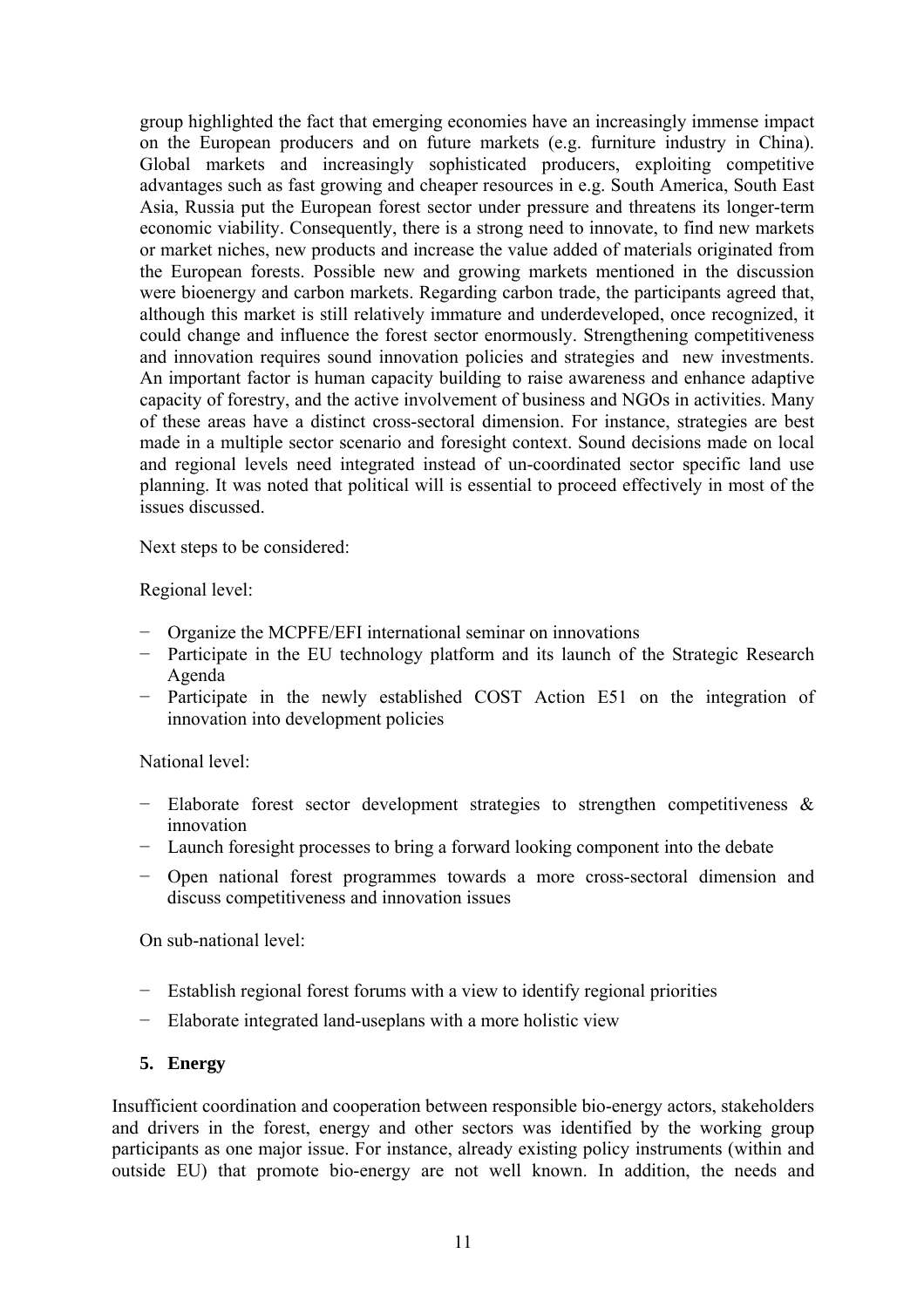expectations of the energy sector with respect to wood as bio-energy (e.g. for what energy use (heat, electricity, combined heat&power), required volume (plant size, co-firing technologies), when, in what form, at what price) are not clear. The significance of wood as bio-energy in the overall energy discussions is still rather small partially due to a lack of precise statistics and targets on one hand, and on the other side, due to the fact that decisions and policies related to wood as bio-energy were so far often made by non-foresters. As a result, the potential contribution of wood as bio-energy to mitigate climate change is not yet fully used. The working group further identified competition and conflict as major challenges to address. The competition between wood and other renewable energy resources (e.g. geothermal, wind, solar etc), bio-energy sources (e.g. biogas, agricultural waste etc), competing fuelwood suppliers from abroad, and other energy sources (fossil, heat pumps). Conflicts within the forest sector in relation to competition for raw material (wood as bioenergy versus wood for pulp/construction/manufacturing) seem to grow. There is a strong need for the forest sector to clarify and communicate, what it has to offer in terms of potential and benefits of wood as bio-energy.

In view of the identified challenges and issues, the working group elaborated the following recommendations for next steps:

Regional level:

- − Elaborate an overview on the different actors and potential partners with respect to bio-energy (who does what, where, what objectives, resources available etc). Due attention should be paid to, inter alia, the International Energy Agency/Bio-Energy Group, Eurheat, Association européen bioenergie, European Association of combined heat&power plants.
- − Strengthen the cooperation between MCPFE, UNECE/TC and the energy sector, energy industry and already established bio-energy networks (see above)
- − Encourage forest representatives to participate in bio-energy related working groups, commissions and conferences in order to learn from them, raise awareness for and promote wood as bio-energy. Establish cross-referenced links on the webpages
- − Examine the possibilities for more formal frameworks of cooperation between MCPFE, UNECE/FAO and for example the International Energy Agency/Bio-energy Group
- − Regarding the MCPFE Workshop on "Sound use of wood" planned for fall 2006:
	- o it is highly recommended to focus either on wood as bio-energy or wood for other uses. The reason being that very different actors/partners/stakeholders are involved.
	- o Report on lessons learnt/success stories/pilot programmes from countries and regions such as Finland, Sweden, Styria (Austria), Rhône-Alpes (France), and Nordrhein-Westfalen (Germany); also report on new initiatives, which just emerged in Ireland, Scotland and Thames Valley (UK), Hadeland (Norway), and Croatia
	- o Representatives from the energy sector, energy industry and already established bio-energy networks (see above) should be invited to participate

National level:

− Seek and establish proactively a dialogue with the energy policymakers, energy sector, energy industry and national representatives in already established bio-energy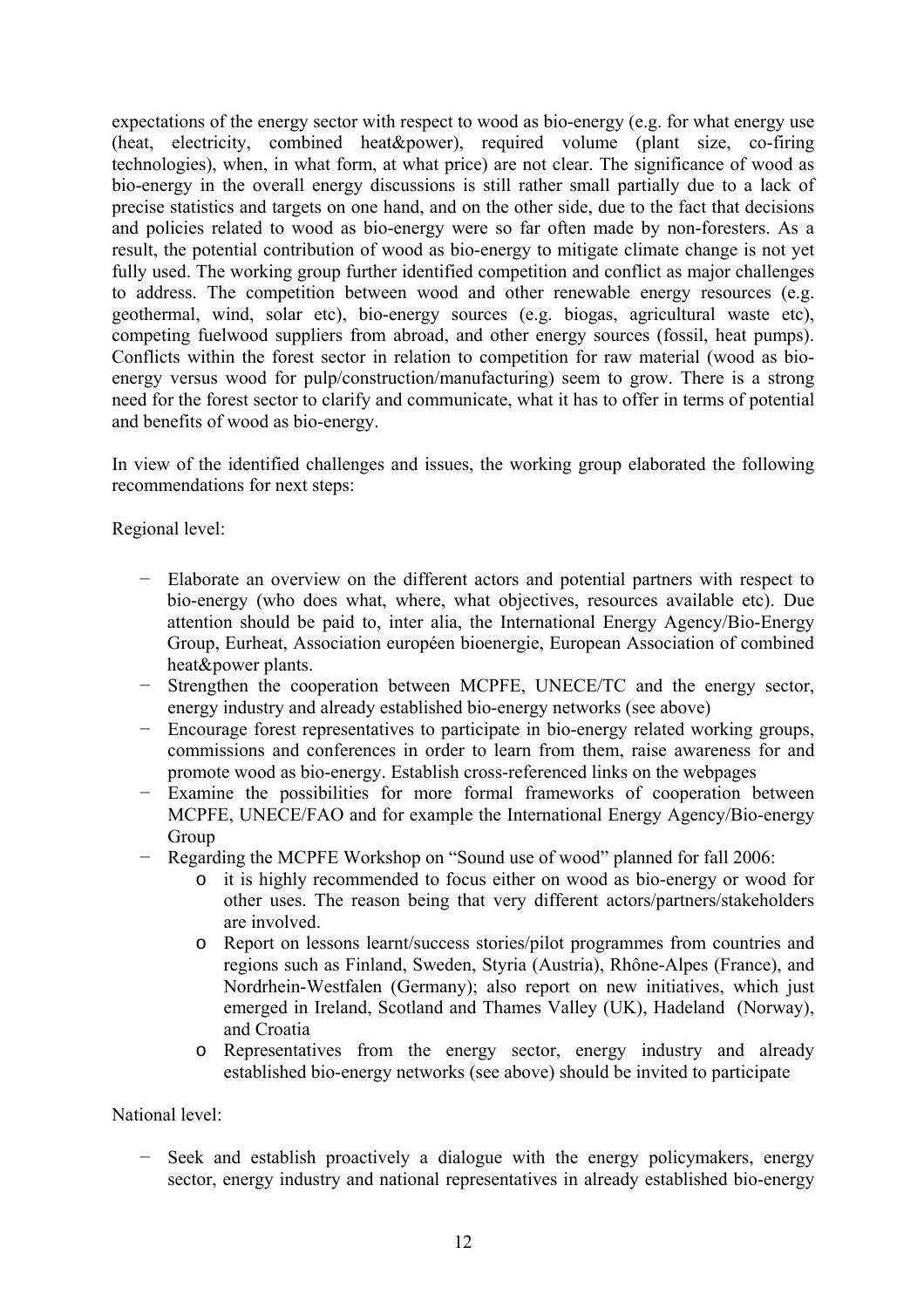networks; get clarification on their specific requirements in terms of wood as bioenergy products (pellets, chips, briquettes etc), quantities and prices; increase cooperation, communication and joint action in favour of wood as bio-energy

- − Know your national (and if appropriate regional/local) potential for wood as bioenergy versus wood for other uses (surveys on renewable energy; feasibility studies on volume, prices, transport, processing; balanced supply-demand etc) . What can you offer (e.g. targets)?
- − Create an increasing demand for wood as bio-energy and contribute to the overall renewable energy mix
- − Become the service supplier for wood bio-energy products with professional marketing/communication/training through interdisciplinary personnel or specially trained foresters
- − Identify the target groups (e.g. residential buildings, communal buildings, electricity companies, Combined Heat and Power (CHP), district heating)
- − Seek partnerships and joint campaigns with multipliers such as cities, municipalities, furnace constructors, architects, builders, investment funds (e.g. pension funds, insurances), utilities/power stations, producers of equipment, farmers, public and private forest owners
- − Identify additional sources of wood as bio-energy (e.g. 'energy crops', 'energy plantations' according to afforestation activities)
- − Increase applied research and development with respect to fuel production, procurement techniques and burning technology; cooperate with the Forest Sector Technology Platform (FTP)
- − Identify and make use of market niches for local wood in rural areas, where national policies impose a public service obligation to deliver electricity and heat, but where no competing supply network has yet been built (e.g. absence of gas)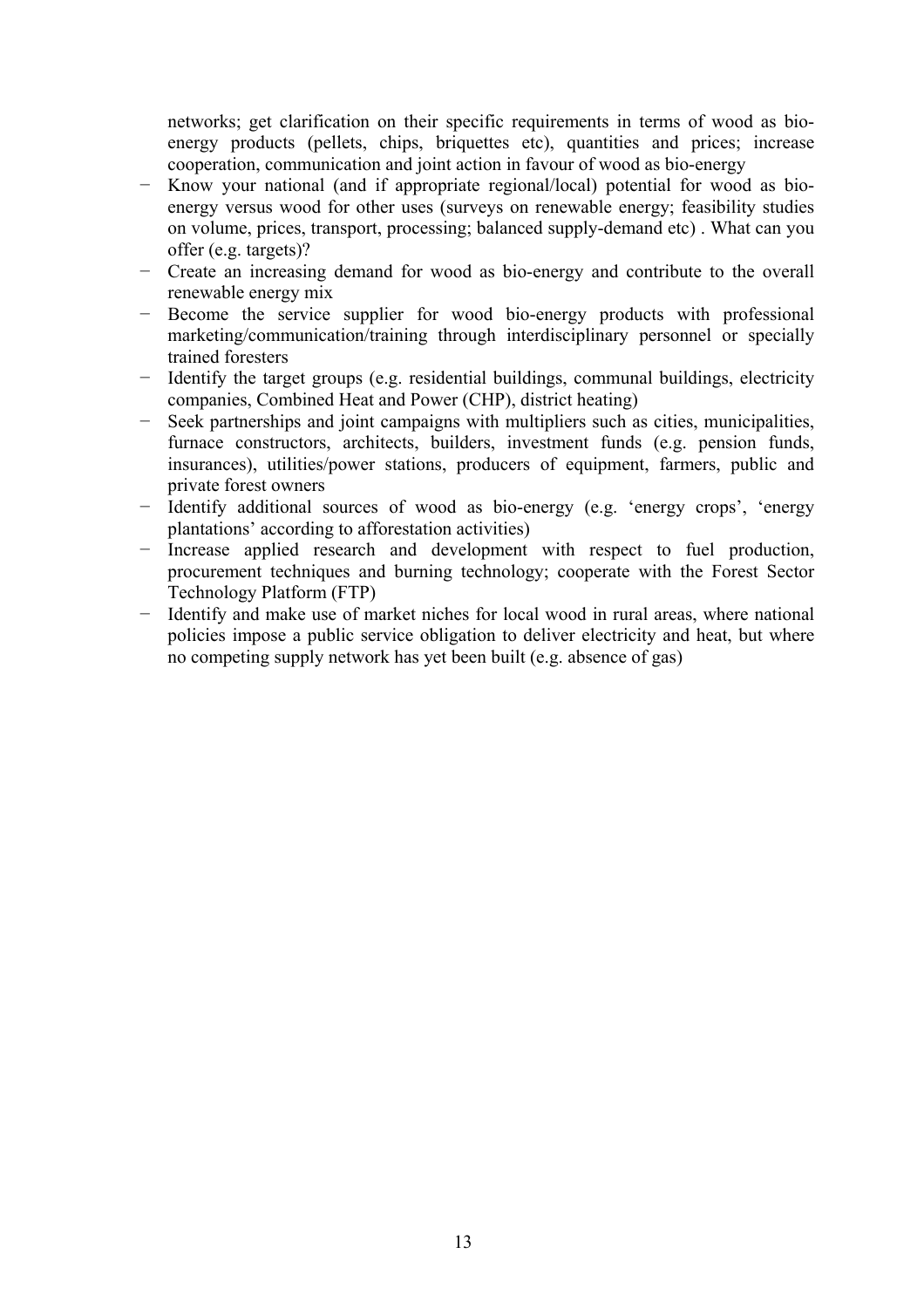### **General conclusions and recommendations**

#### **Conclusions**

At the end of the workshop participants agreed that all major developments in the forest and forest products sector (the "forest sector") are to a great extent determined by major social, political economic or environmental trends outside the sector, which in turn interact with each other in increasingly complex ways.

In this context, major decisions made by sectoral institutions and actors (i.e. energy, agriculture, nature conservation, water, trade, etc.) may have strong, positive and negative impact on the outlook and framework conditions for the forest sector. When such decisions are taken without adequate consultation with actors of the forest sector or without consideration of the forest-related issues or circumstances it might lead, on some occasions to inter-policy contradictions with resulting perverse effect or negative impacts on the forests sector.

So far, forest sector institutions and actors have remained in many cases inward looking and do not give sufficient priority to participation in broader cross-sectoral decision making processes. However, examples presented at the workshop have shown that cross-sectoral cooperation between the forest sector and other relevant policy sectors are likely to create positive synergies for strengthening sustainable forest management at pan-European level.

#### **Recommendations**

In order to improve understanding of how policies and strategies, developed in other sectors influence the forest sector and vice versa and to enhance cross-sectoral coordination, cooperation, and integration between the forest sector and other relevant policy sectors the participants elaborated the following recommendations:

To MCPFE, UNECE and FAO:

- − Review the programmes of all forthcoming meetings and studies, with the intention of strengthening the cross sectoral dimension. In particular, invite experts from other sectors, to participate as appropriate to the topic
- − The secretariats of above mentioned organizations should take every opportunity to communicate the circumstances and point of view of the forest sector in other fora,
- − Continue to take a cross sectoral approach in their activities, notably the sector outlook studies. Build future work on the progress achieved in EFSOS and analyse in depth the interactions between the forest sector and other sectors.
- − Develop joint activities between MCPFE, UNECE/FAO and the UNECE Water Convention.
- − The UNECE Timber Committee should develop activities on bioenergy and wood fuels with the ECE Committee on Sustainable Energy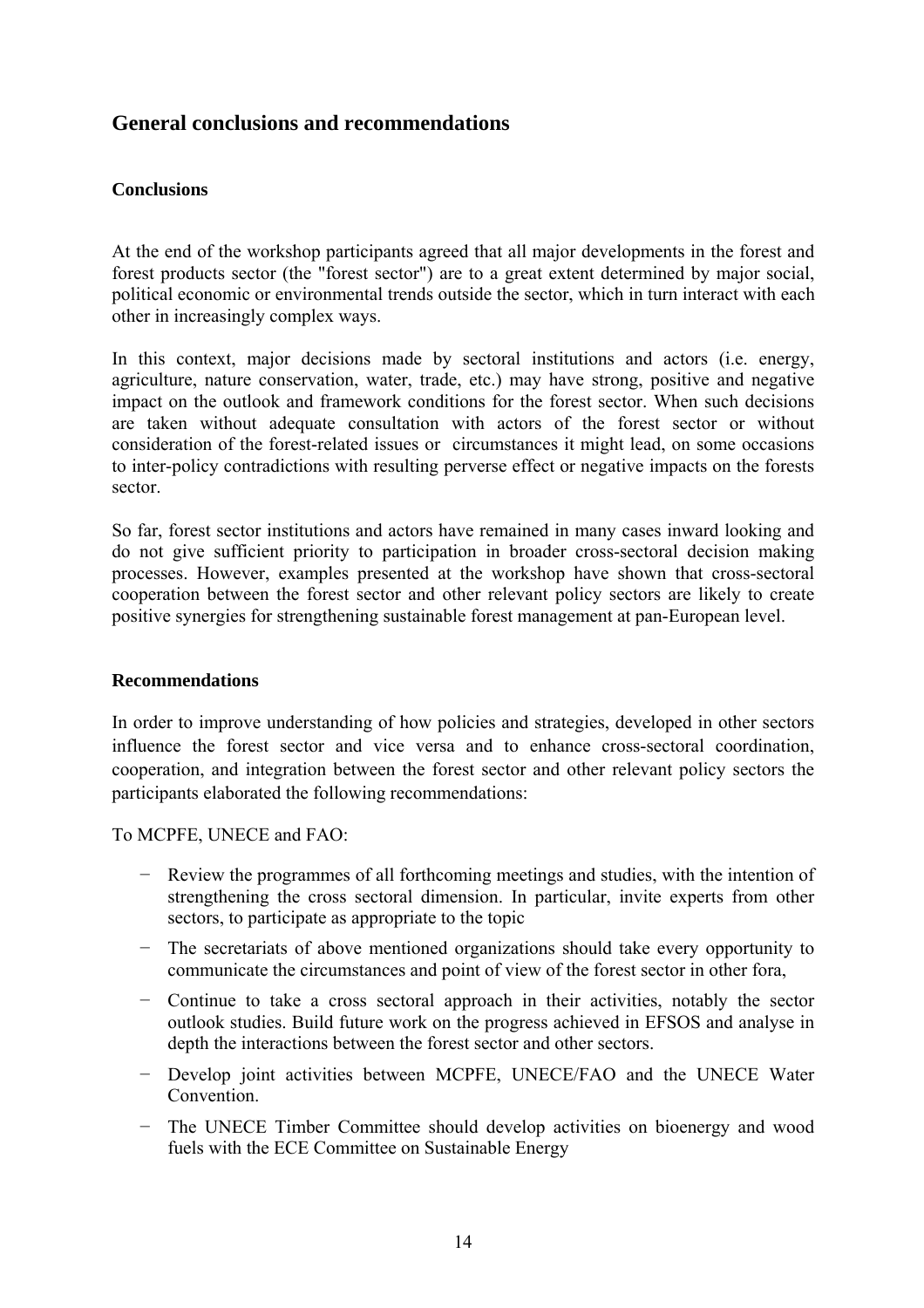To forest sector actors and institutions at the national and international level:

- Take stock of the broad cross-sectoral developments and trends determining the framework conditions for the forest sector
- − Identify threats, opportunities and develop a clear vision of the sector's objectives by involving all forest sector players, including national and regional policy makers, forest owners, the private sector and civil society, with support from the research community
- − Achieve an enhanced understanding of the circumstances, objectives and driving forces of other sectors, as a precondition to elaborate and implement clear and realistic forest strategies and policies.
- − Place great emphasis on communicating the forest sector's vision, forest strategies and policies across different sectors; in this context make use of successful experiences made by the Forest Academy Finland or inputs by the Forest Communicators Network<sup>7</sup>
- Strengthen the capacity of forest sector institutions (public and private) in a crosssectoral way by employing on a permanent basis specialists from other sectors (e.g. landscape architects, agricultural experts, hydrologists, sociologists etc).
- Influence decision making in other sectors (or at the level of society) by foresters participating in other sectoral policies development and implementation at all levels, by encouraging foresters to work in institutions of other sectors, and by making necessary resources available to this end
- − Urge forest sector institutions in EU member states to act quickly and draw up credible and attractive proposals/projects so that funds from the EU agriculture and rural development programme 2007 can be assigned to forest activities  $\frac{8}{3}$

 $\overline{a}$ 

 $<sup>7</sup>$  The workshop welcomed the initiative of the Forest Communicators Network to hold a workshop on cross-</sup> sectoral communication. It also noted the success of the Forest Academy Finland in communication at the high level with decision makers

 ${}^{8}$ The workshop urged forest sector institutions in EU member states to take the necessary measures in this respect. A meeting to explore the situation and explain the approaches required by the EU should be organized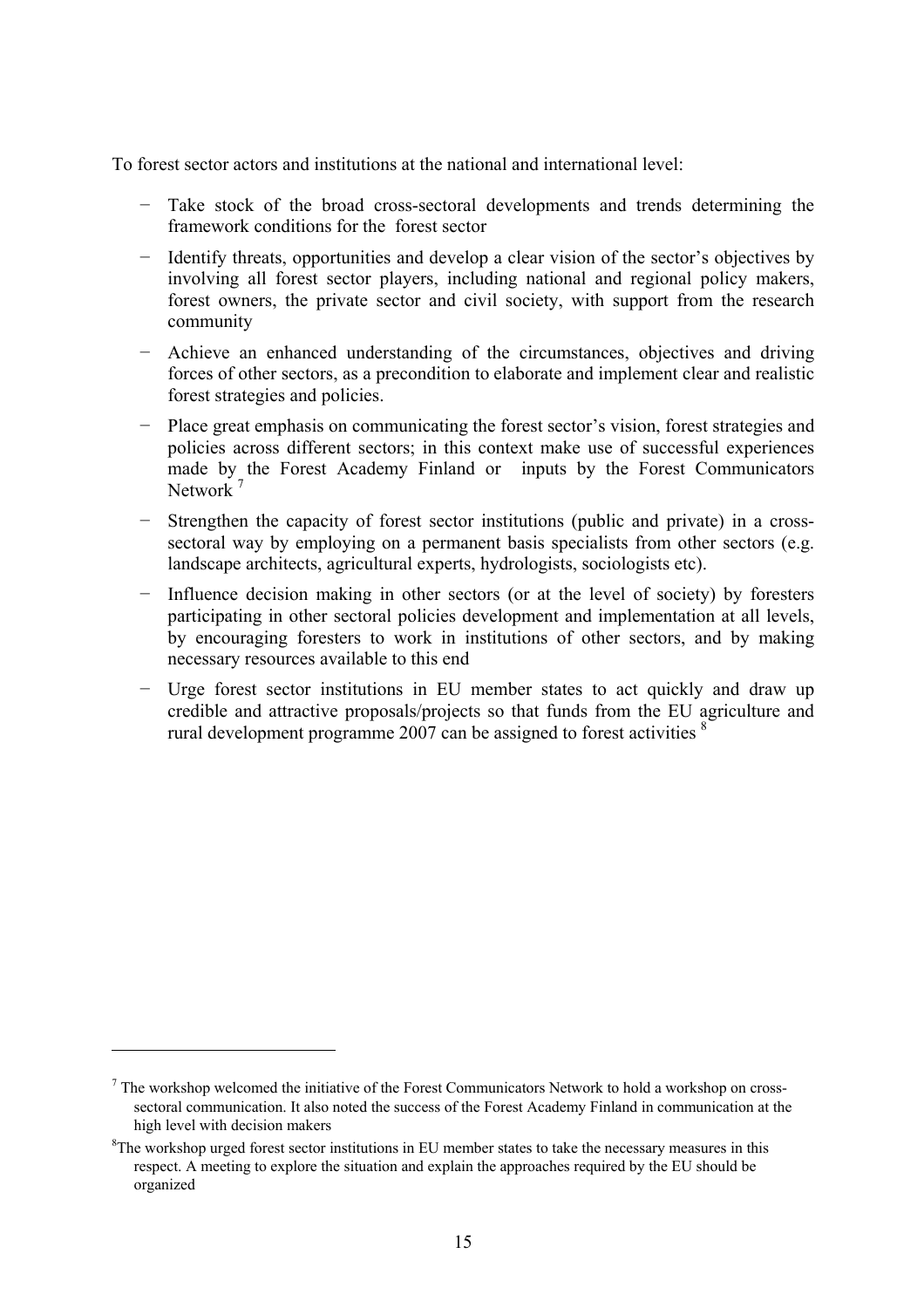## Bibliography

(Selected Bibliography related to the subject)

Briassoulis, H. (2004)."Policy integration for complex policy problems: What, Why, and How". Berlin Conference on the Human Dimensions of Global Environmental Change: Greening of Polices – Interlinkages and Policy Integration, www.fuberlin.de/ffu/akumwelt/bc2004/

Dominguez, G., Planta. E. (2002) "The Status of Inter-Sectoral Co-ordination in SFM in Catalonia – Lessons Learnt from an Experimental Qualitative Research", Cross-sectoral Policy Impacts on Forests, EFI Proceedings No. 46,

 European Environment Agency, (2005) "Environmental policy integration in Europe, State of play and an evaluation framework", EEA Technical report No.2

European Forest Sector Outlook Study (2005). Main Report, UNECE/FAO, Timber Branch, Geneva, Switzerland

Hellstrom, E. "Strengthening European Networking and Cooperation in Forest Sector Communication", Coordinator, Forest Academy Finland

Hogl, K. (2002). "Background paper into cross-secotral coordination", University of Agricultural Sciences, Vienna

Kaimowitz, D. and Angelsen, A. (1999). "The World bank and Non-Forest Sector Policies that Affect Forests", CIFOR, Bogor, Indonesia

Krott, M., Hasanagas, N.D.( 2004) "Measuring Bridges Between Sectors : Causative Evaluation of Cross-Sectorality" –, Institute for Forest Policy and Nature Conservation, Georg- August-University, Gottingen, Germany

Nilsson, S.,(2003) "A generic framework for policy reforms in the forestry sector", IIASA, www.iiasa.ac.at/docs/HOTP/May03/forestry-writeup.pdf

Schmithusen, F.(2003)."Forest policy developments in changing societies: political trends and challenges to research", Zurich, Switzerland

Schmithusen, F., (2002). "Understanding cross-sectoral policy impacts – policy and legal aspects", FAO Forestry Paper 142, Rome,

Shannon, M.A., Shmidt, C.H, (2002). "Theoretical Approaches to Understanding Intersectoral Policy Integration", Cross-sectoral Policy Impacts on Forests, EFI Proceedings No. 46,